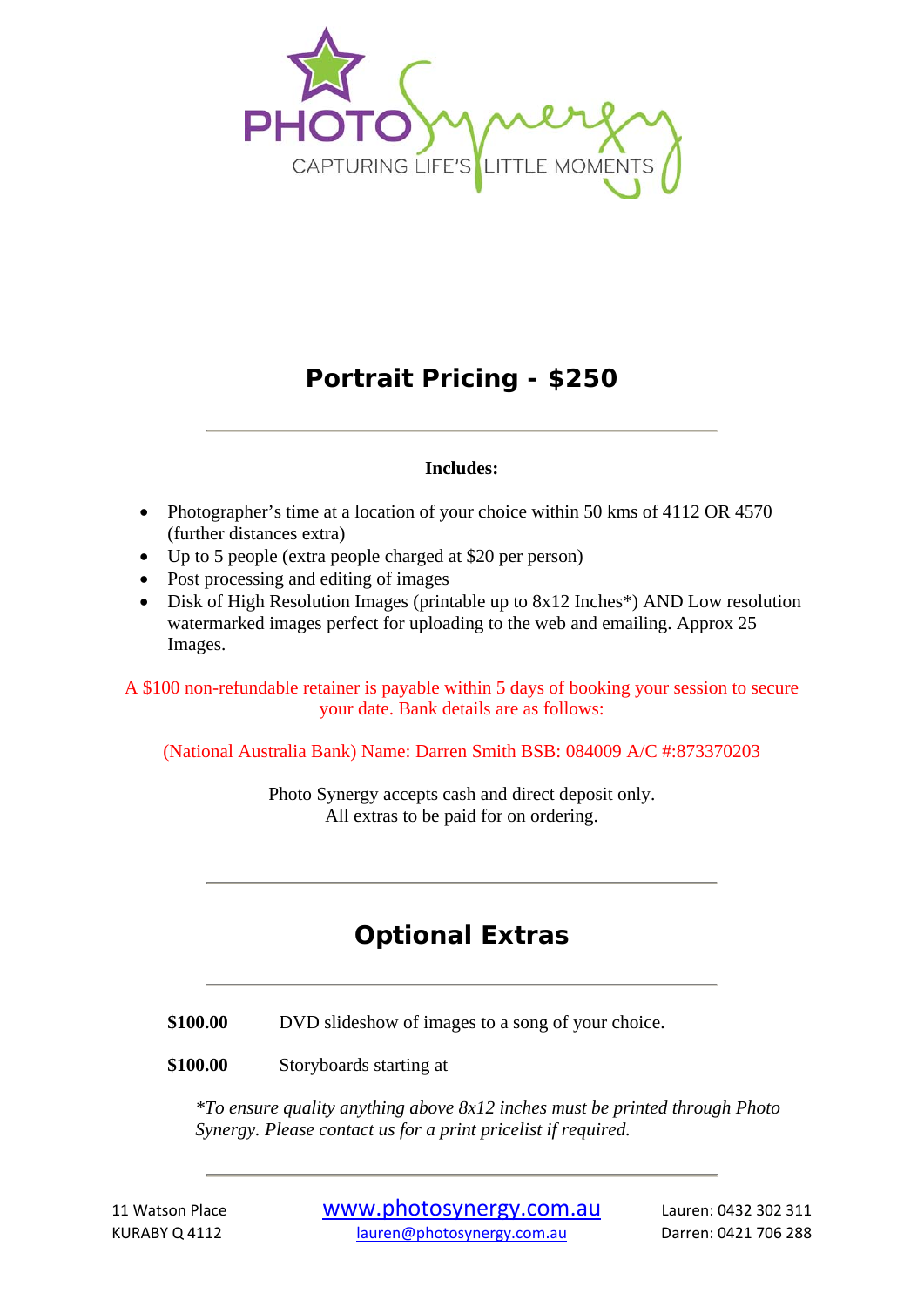

Photo Synergy is pleased to introduce 4 new printing options that will be available to our clients.

## **Foam Mounts**

Now don't be put off by the name. These mounts are extremely durable. Foam mounting is an extremely cost effective way of displaying your prints.



Your selected image is printed, laminated and attached to a 20mm foam backing topped off with a stylish black or white side trim. This lightweight block mount comes ready to hang in a variety of sizes.

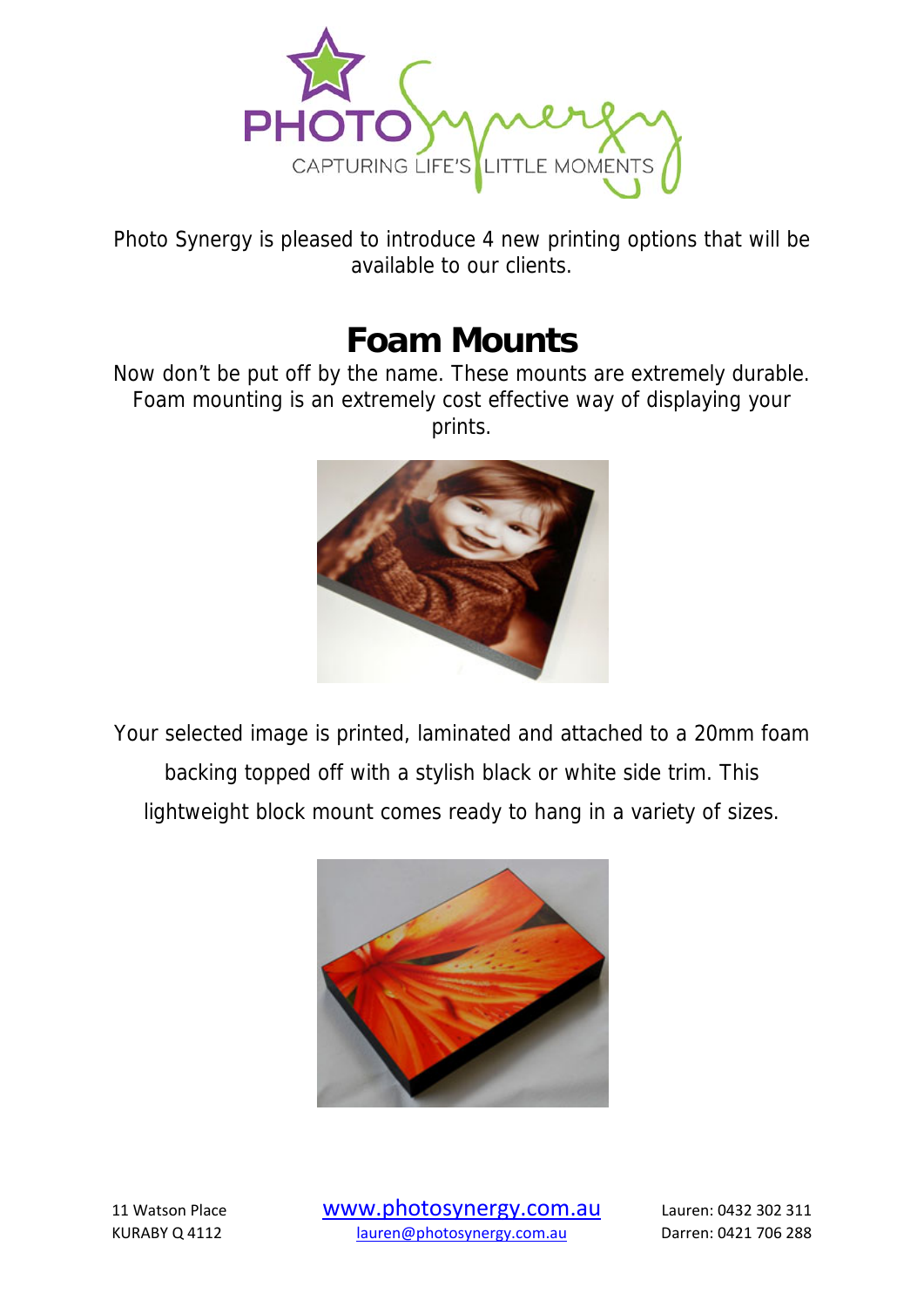

All products used are totally archival to ensure the longevity of your print life. Prices start at \$90 for a 12x12 inch (30cms x 30cms) print.

# **Acrylic Mounts**



Acrylic mounting offers you a stylish, unique way of showcasing your images. Your image is printed on professional glossy photographic paper, then mounted on acrylic using archival quality adhesive. The display is then topped off with metal corner mounts for a stunning finish.





Acrylic Mounting offers the perfect modern look for everything from a high class gallery display to your family home.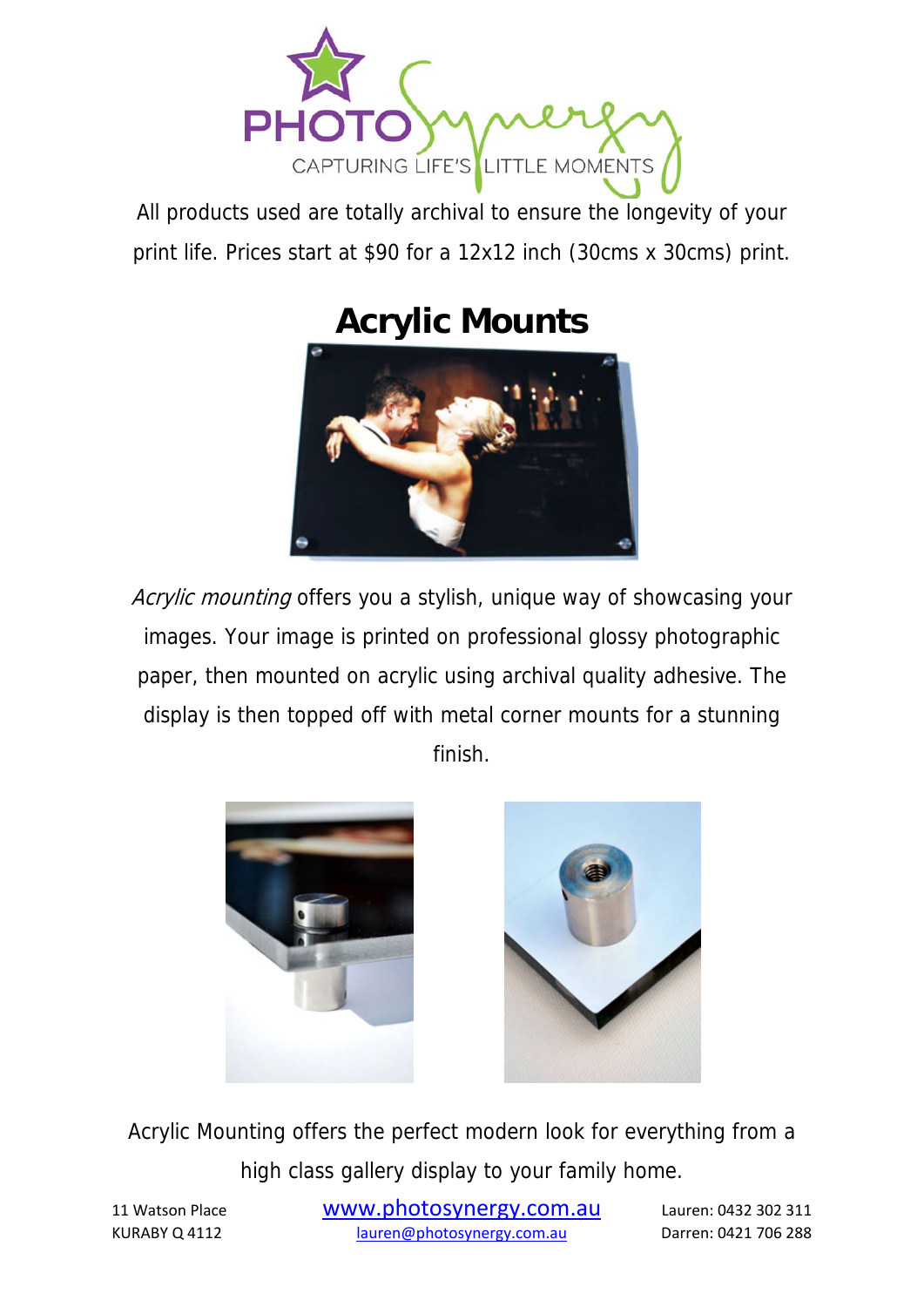

Acrylic mounts are only available in limited sizes. Prices starting from \$125 for a 12x12 inch (30cms x 30cms) print.

## **Canvases**



Canvases are a stunning addition to add to any family wall. Elegant and stylish – the image is printed directly on to USA-made archival, acid-free matte that's recognized as the world's leading fine art canvas. The canvas is laminated, then wrapped around a custom made stretcher frame, resulting in a clean gallery look and come ready to hang.



Canvases are available in a range of prices starting from \$125 for a 12x12 inch (30cms x 30cms) print.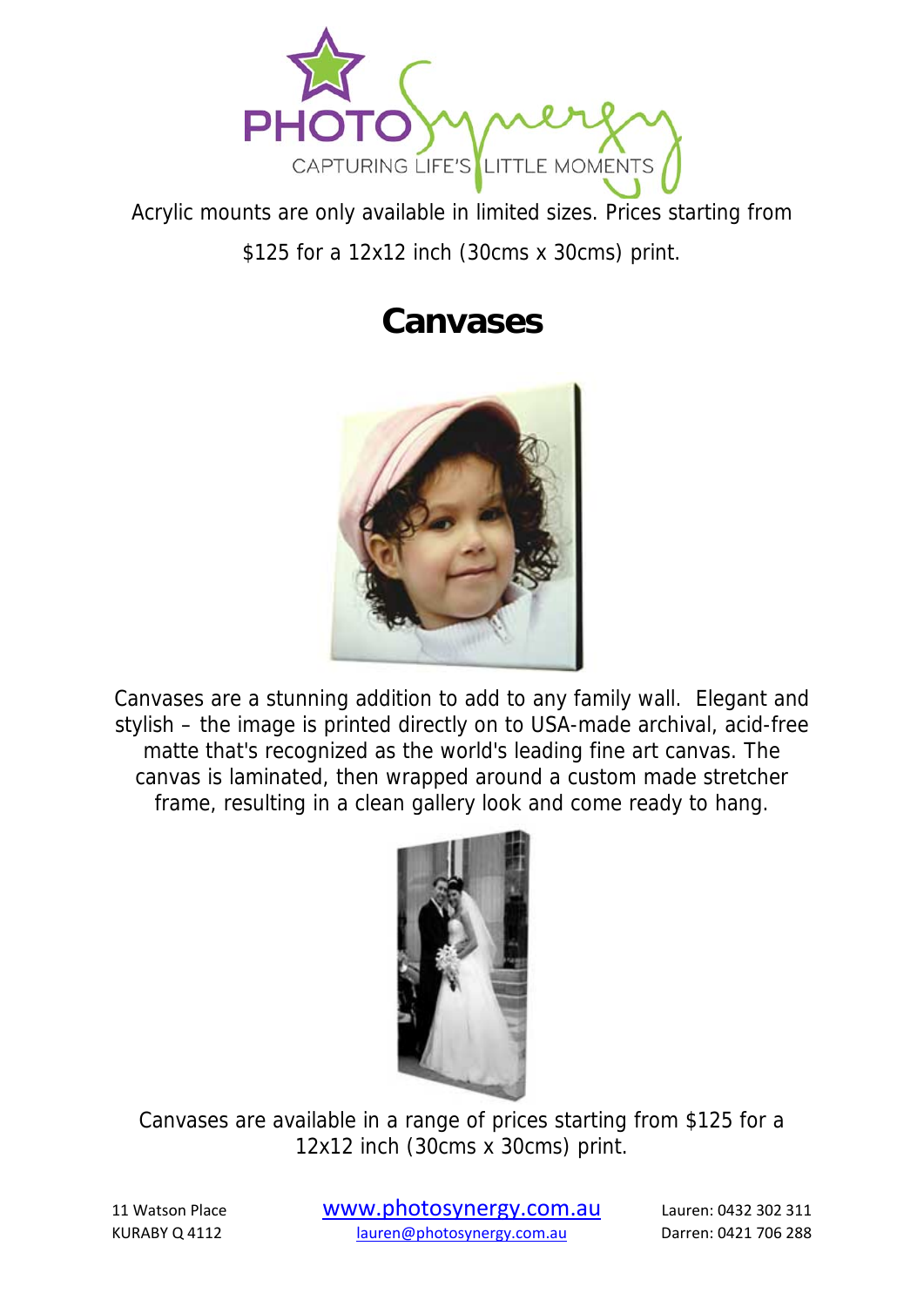

## **Acrylic Tiles**

Acrylic tiles are an exciting and unique product that is new to the Australian market.





An Acrylic Tile is your choice of photo set in a stylish, modern acrylic tile with high visual impact. The depth of the acrylic tile gives the image a luminescent, floating, three dimensional effect, and the tiles are freestanding, so no hanging is required.



Acrylic Tiles can be placed inside or outside under a covered area, and come in four sizes. Prices start at \$100 for a 4x4 Inch Tile.